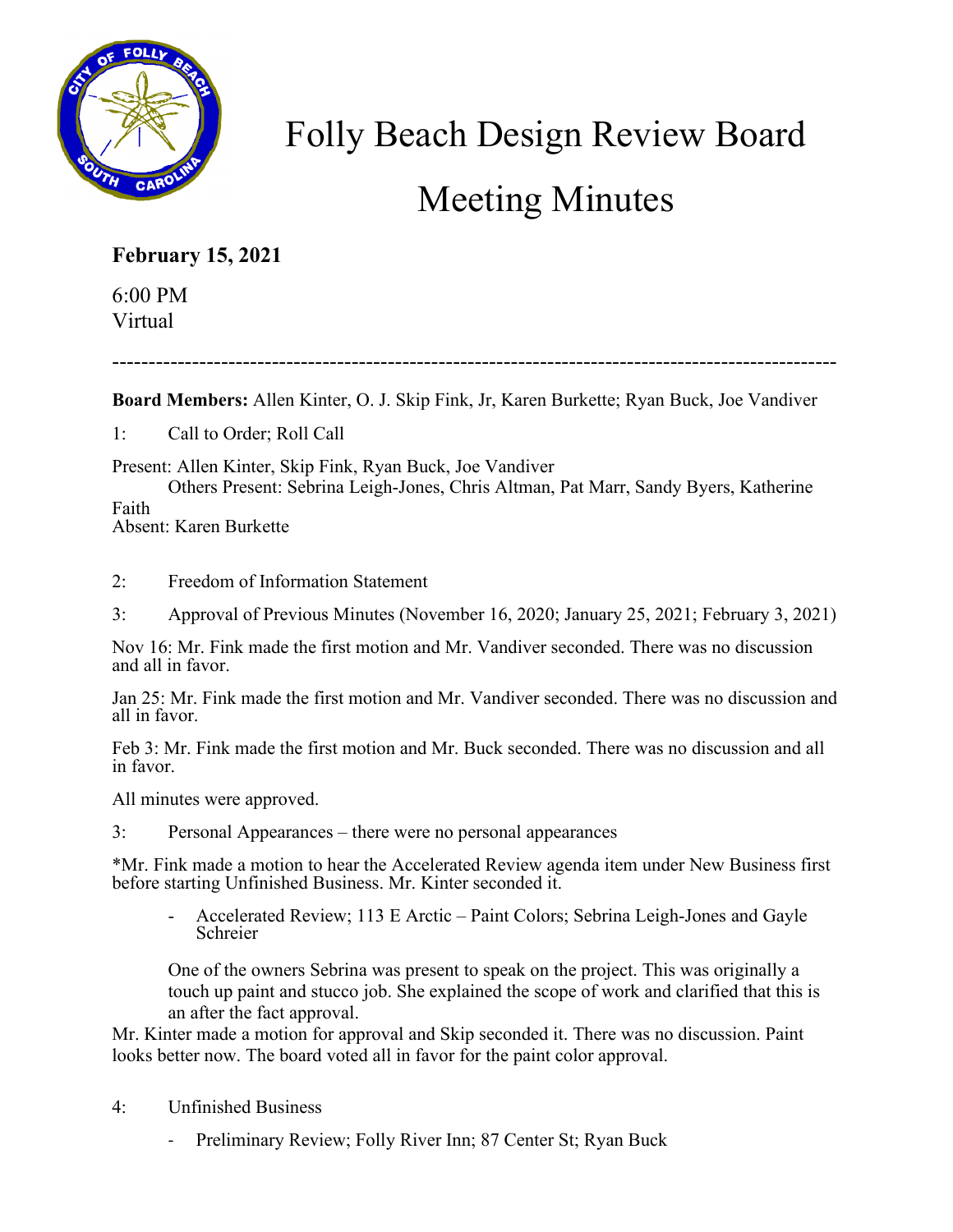Discussion: The board clarified that the submission had no changes to drawings (elevations), just the front rendering changed with window sizes and parapet wall. Everyone was in agreement with these overall elements. A vote was taken. Kinter - Y, Fink- Y, Vandiver – Y, Mr. Buck recused himself from the vote. Preliminary approval was granted.

- 5: New Business:
	- Final Review; Folly River Inn; 87 Center St; Ryan Buck

This agenda item was deferred to the next meeting with the expectation of a detailed perspective drawing submitted to show how the parapet wall will tie into the surrounding building.

- Conceptual Review; 112 E Huron – Duplex and Single Family Structures; Pat Marr and Chris Altman

Mr. Altman, the architect for the project, attended virtually to describe the general scope of the project. Ms. Faith gave her staff zoning review that it meets zoning criteria. The Board had no discussion on the footprint or scope of the project. A motion was made by Mr. Vandiver to grant conceptual approval. Mr. Buck seconded. The Board voted All in Favor and Conceptual approval was granted.

- Preliminary Review; 112 E Huron – Duplex and Single Family Structures; Pat Marr and Chris Altman

The Board discussed the aesthetics of the project. They determined it was too simple nature and too boxy. Not enough interest in design. A motion was made by Mr. Kinter for the applicant to bring back something with more character and varied design for all 4 structures in 112 E Huron and 108E Hudson. A Second was given by Mr. Vandiver. The board voted all in favor.

- Final Review; 112 E Huron Duplex and Single Family Structures; Pat Marr and Chris Altman (Not entertained at this meeting)
- Conceptual Review; 108 E Hudson Duplex and Single Family Structures; Pat Marr and Chris Altman

Mr. Altman, the architect for the project, attended virtually to describe the general scope of the project. Ms. Faith gave her staff zoning review that it meets zoning criteria. The only concern was potential fire and egress access with the driveway width. This has been sent to the Fire Official for courtesy review. The Board had no discussion on the footprint or scope of the project.

- Preliminary Review; 108 E Hudson Duplex and Single Family Structures; Pat Marr and Chris Altman (Not entertained at this meeting and motion from Prelim review of 112 E Huron impacts this project).
- Final Review; 108 E Hudson Duplex and Single Family Structures; Pat Marr and Chris Altman (Not entertained at this meeting)

## 6: Staff Comments

Katie acknowledged a letter from Chief Gilreath about the parking situation at 87 Center St and expressed concerns that it impacted the boat landing and urged the Board to consider this when approving the project.